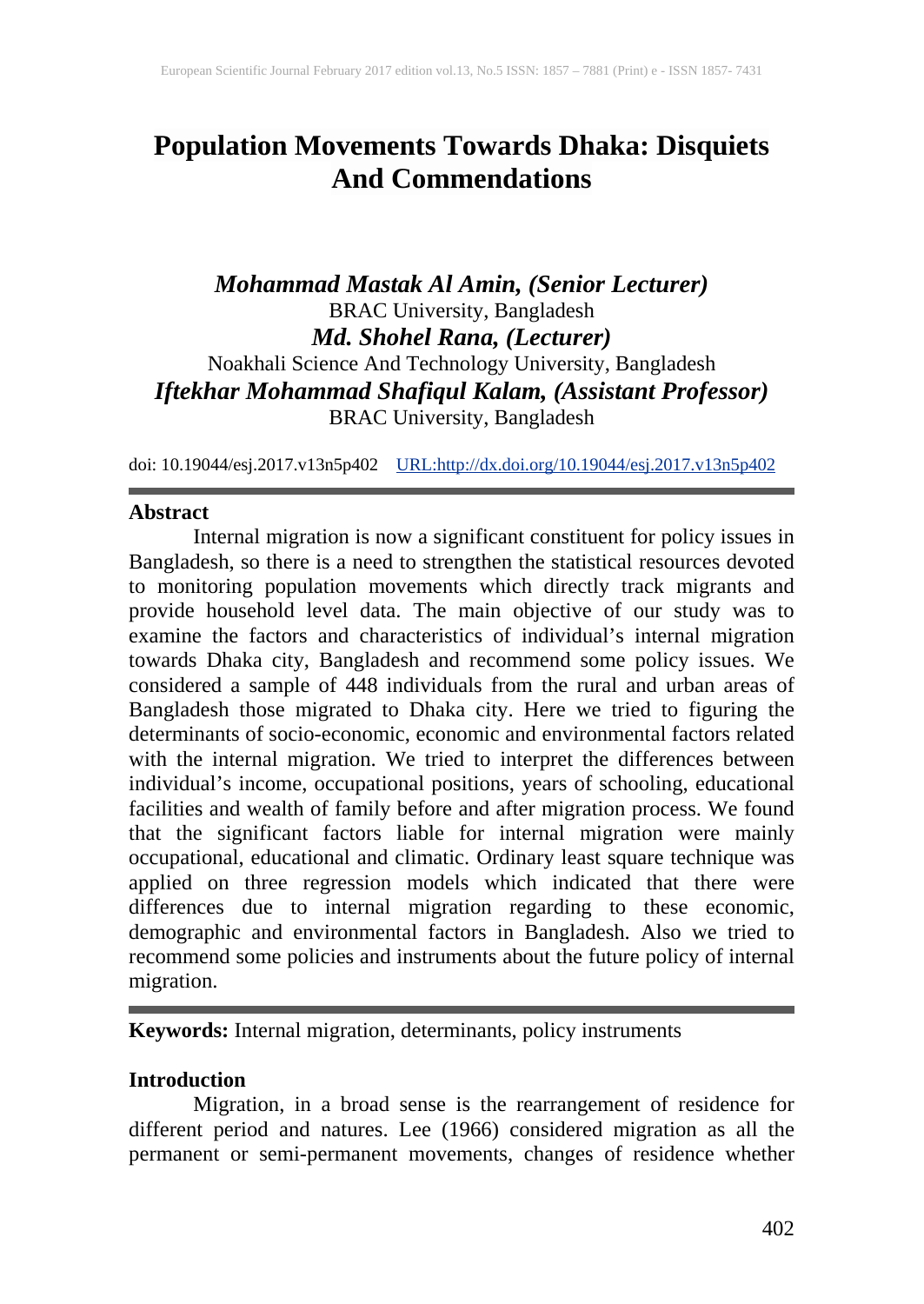forced or voluntary. Internal migration is termed as the transform of residence from one administrative border line to another within the same nation, whereas international migration is the movement of a national border line. Very fast and unintended expansion of cities and towns is one of the main reasons for this movement from rural to urban area nowadays. However, internal migration rate is always higher due to emergent urban growth for developing countries. A distinctive selectivity with respect to age, sex, marital status, education, occupation etc. turn up for these socioeconomic groups for rural-urban migration (Lee, 1966 and Sekhar, 1993). Many researchers tried to establish some evenly pertinent migration patterns all over the world. However, migration by age has been found identical for developed and developing countries. Several studies of (Connell et al., 1976; Sekhar, 1993 and Upton, 1967) illustrated that family size was positively related with the migration process. On the other hand, respondents from large households lean to migration procedure very often because of to hold up the family responsibilities. Tullberg (2009) depicted that if the respondents had economic possibilities in the place of origin then they would not be convinced to migrate even if they knew that their rewards may be larger in the place of destination.

Migration is a silent facet of life allied with the economic growth (Gurmu et al., 2000). Internal migration laid an increasingly significant role to understand the progressive shifts in the pattern of human settlement across the country (Ress et al., 2016). One consequences of migration in Asia is the living condition at household level which comprehends the broader crisis of poverty. Bangladesh is one of the least developed countries in this growing world. The largest part of the population is rural population and they are mainly involved in the agricultural works. The rate of movement towards city is growing rapidly nowadays. It is always challenging for migrants to adapt with new cultural environment. Immigrants were worried about the expected desirable changes at host places as well as about their own circumstances and preferences (Islam, 2008). It has always been hectic for considering the statistics and scenario of the poverty of Bangladesh for long period of time. Here people usually allow the situation as unpleasant but irreversible state of affairs. Nevertheless, the present world is well off than it ever been. Moreover, technologically world is now more advanced during recent years which provided new opening to economic progress and also slim down hunger. As the ambitious Millennium Development Goals (MDGs) that focuses on trim down hunger, poverty and other social problems by 2015, Bangladesh has made remarkable improvement of achieving these goals. Migration is always a reasonable factor for poverty reduction. It happens in both the way, as poverty boost up due to migration, by contrast poverty can be condensed or induced because of population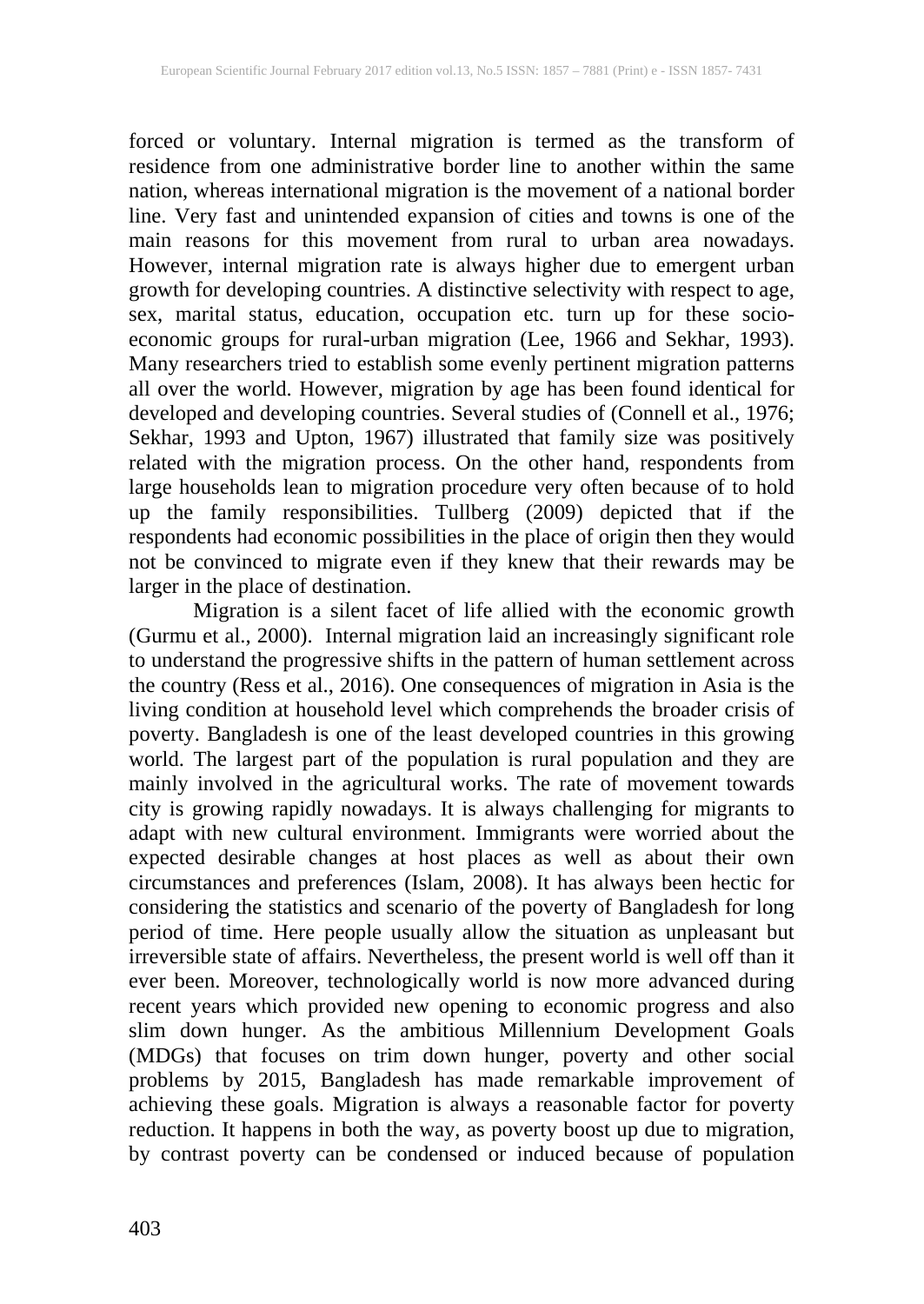movement. Skeldon (2002) illustrated about the relative impact of migration on poverty and also the poverty on migration varies basis on the stage of progress of the considered area. In addition, acculturation preferences and integration strategies were important factors for propensity of migration (Amin, 2013).

Our study highlighted the connection between migration and household living conditions. However it is not always correct that only the poor people are involving with migration. Mazumder and Oberai (1987) illustrated that the internal migration from rural to urban area also taken place for the progression of industrialization in Bangladesh i.e. garments factory which implied huge demand in the urban labor market. Several study depicted that adult males showed more propensity to migrate than others. Most of the studies observed that determinants of migration diverge from country to country, even various cities within a country. The tendency of migration depends on the socio-economic, demographic and cultural factors of the population. Nabi (1992) and Sekhar (1993) discussed the significant determinants for migration were high unemployment rate, low income, elevated population growth, uneven distribution of land, demand for higher schooling, prior migration patterns and natural disasters.

Internal migration issue is always academically motivated for Dhaka city as it is a vital issue in developing countries where the people moved in a big city or the capital city to conquer better life. In the case of Bangladesh although the population register system was not good but the increasing number of migrants has been substantial and mostly in one direction to Dhaka from different places of the country which makes Bangladesh an useful case for research.

In this paper, we tried to estimate the patterns of inter-regional migration and the significant factors associated with migration process and also recommended some development policies to widen the footmark of the existing growth to the lagging regions.

We tried to focus on:

\* Patterns and trends of internal migration in Bangladesh.

 Liable significant factors for migration and the migrants present living Status.

\* Policy issues and instruments about the future policy for the policy makers and researchers.

## **Data and Methodology**

Census data of Bangladesh is not always sufficient and accessible to study about internal migration because there we have only some information about place of birth. As we do not have strong registration system of our population, it is always difficult to get the require information. On the other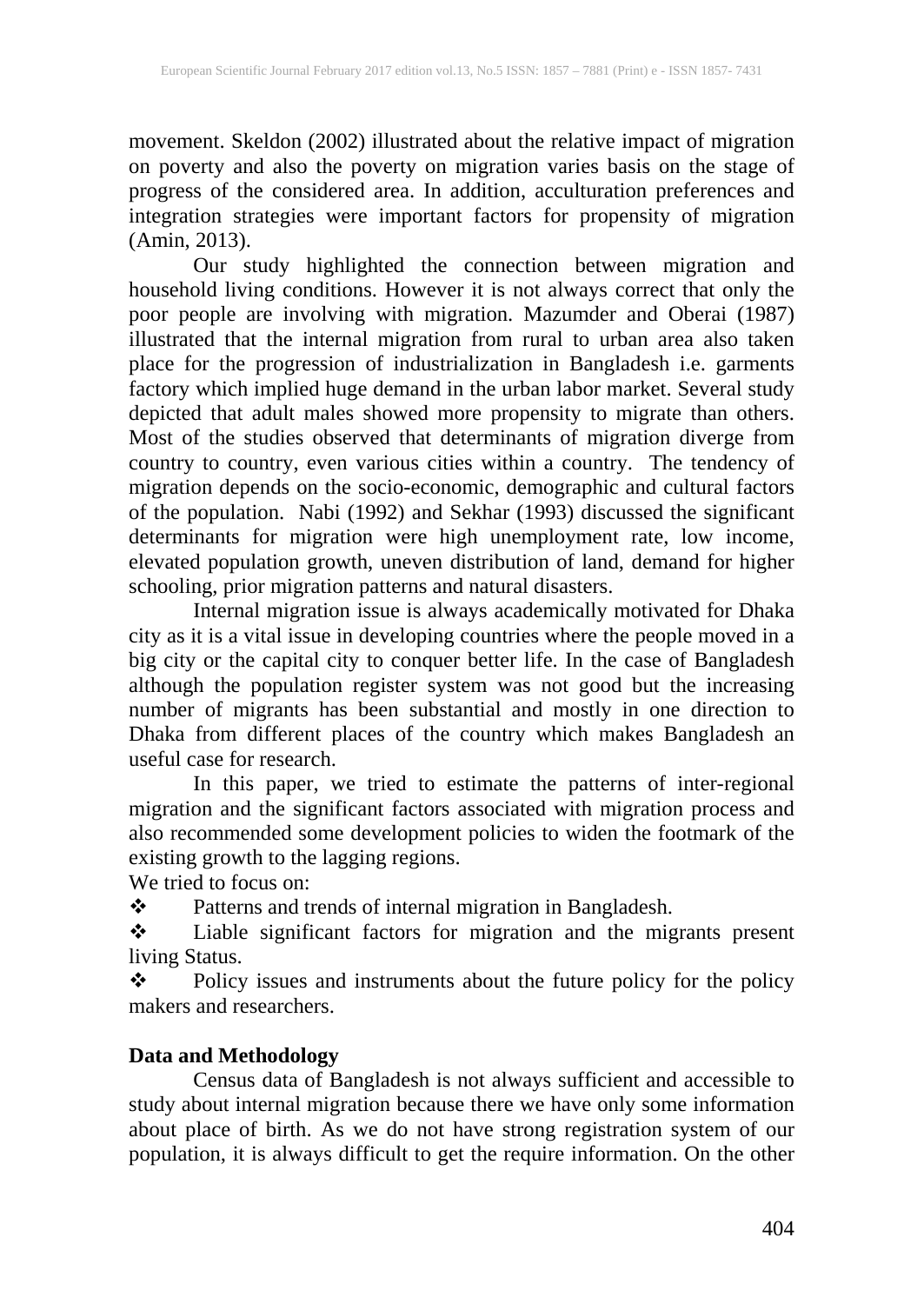hand, micro-level studies based on sample survey have the advantage of identifying regional heterogeneity. A cross sectional data analysis type study design was applied for this study which contained the retrospective information of migrants'. The dataset contained a total number of 448 individual's information who were successfully interviewed to collect the required information for internal migration in Dhaka city. We considered those respondents as migrant who came outside of Dhaka and stayed Dhaka at least 3 months. To select the sample for this study have done in two stages. The overall population of Dhaka city was divided into Nineteen PSUs (Primary Sampling Units) as defined by BBS (Bangladesh Bureau of Statistics). From them, in the first stage we applied simple random sampling technique to select three PSUs (Primary Sampling Units) Dhanmondi (Elephant Road), Choto Diya Bari (Mirpur Majar Road) and Shahjahan Road (Mohammadpur) randomly out of the nineteen PSUs. At the second stage, the household lists of the three randomly selected PSUs were considered as the population frame. After that using random number table a total number of 448 households were interviewed, among them 151 were taken from Elephant Road, Dhanmondi; 147 were from Chhoto Diya Bari, Mirpur Majar Road and 150 from Shahjahan Road, Mohammadpur. Households of the three PSUs were visited and interviewed only those who were migrants. We collected all these information in detail of respondent's monthly income, occupation, years of schooling, age, sex, land property, types of family for two circumstances before migration and after migration which illustrated the changes of their livelihood after migration. We divided the variable 'Respondent's occupation' were divided into various categories: unemployed, business, service, student, fisherman, rickshaw puller, day labor, housewife, agriculture, maid/servant, garments worker, retired, government officer, teacher, tutor, guard, shop-keeper and others. To avoid the complexity we organized them into seven major categories: unemployed, business, service, student, agriculture, laborer and others.

According to their previous status of residence, we classified all respondents into two main categories: i) Urban residents those native and current place of residence is an urban area and ii) Rural resident those native place was a rural area and current place of residence is an urban area.

The data contained 58.5% female respondent that was 262 individuals and 41.5% males that was 186. The minimum age of the respondent was 18 years and the maximum age was 82 years. The technique that we used for data collection was interview technique by using questionnaire method which had structured questions with some open ended questions.

In order to look into the above-mentioned questions, a quantitative method has been utilized to get in-depth knowledge. We have analyzed the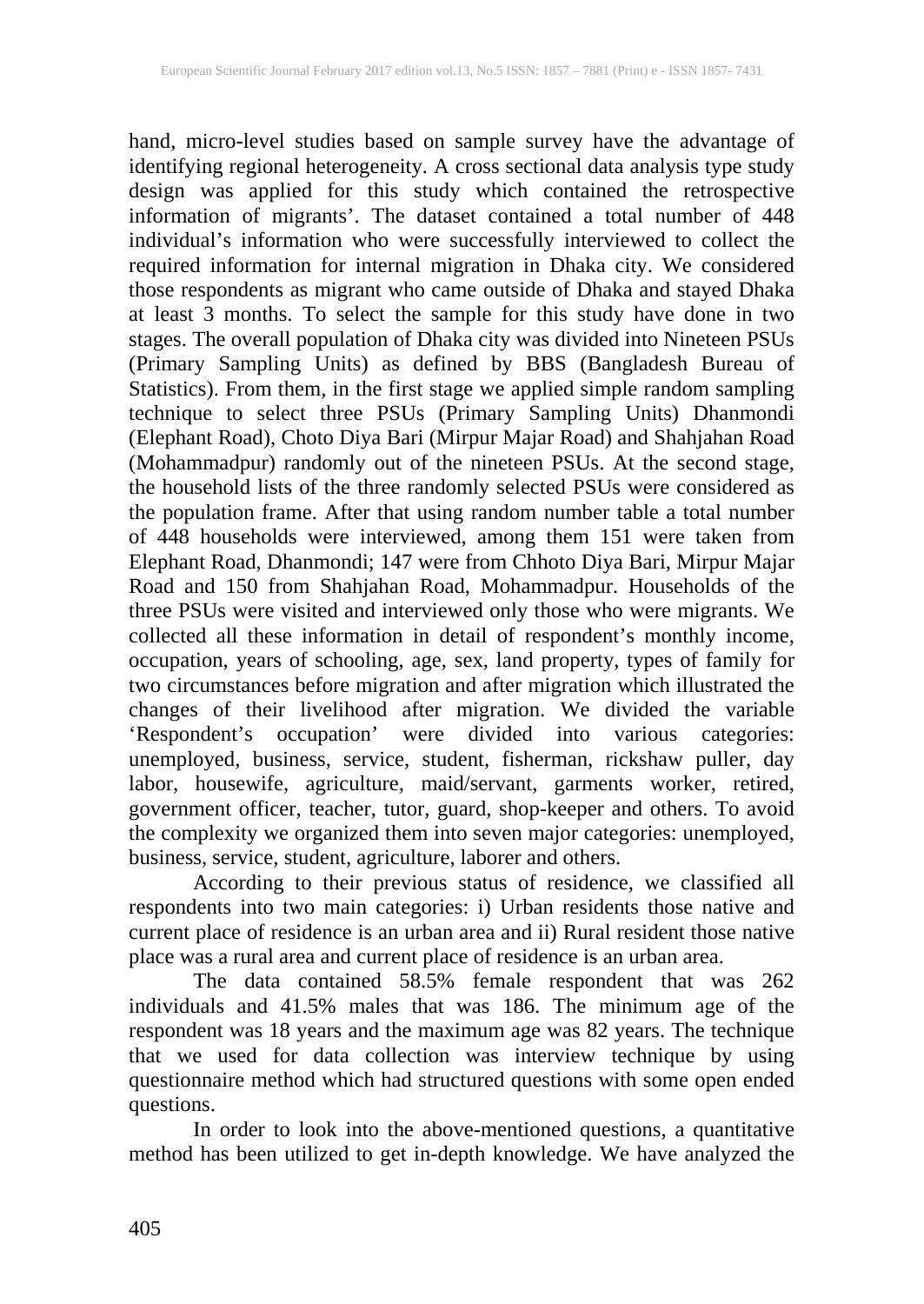dataset in different levels to answer the research questions. The study mainly divided into two parts; firstly, we tried to identify the factors liable for internal migration. We constructed univariate table, bi-variate table and cross tabulation to recognize these factors. Considering the percentages for studying the association between two variables was useful, although these percentages did not permit for quantification or testing the association in a bivariate analysis. The Chi-square test was carried out to test the existence of association between the categories of two qualitative variables. Moreover regression analysis technique was carried out. Regression analysis is a statistical tool to investigate and modeling the relationships between variables (Montgomery, 1992). The general multiple regression model with k regressor variables is written as:

 $Y_i = \alpha + \beta_1 X_1 + \beta_2 X_2 + \ldots + \beta_k X_k + \varepsilon_i$ **Where** 

 $Y_i$  is the response variable

 $X_i$ , i= 1,2,3, ... ... k are the independent variables

Α is constant which represents the expected change in the response variable Y when all the regressor variables are held constant.

 $\beta_i$ , i= 1,2,3, ... ... k are called the regression coefficients which represents the expected change in the response variable Y per unit change in  $X_i$  when all the regressor variables held constant.

 $\varepsilon_i$  is called the error term.

We considered three regression models were-

**Income\_before** = f (respondent's years of schooling\_before, monthly savings\_before, sex, family type, place of origin, occupation\_before, reasons behind migration)

**Income\_after** = f (respondent's years of schooling\_after, monthly savings\_now, sex, occupation\_after, reasons behind migration)

**Change of income** = f (respondent's years of schooling\_after, monthly savings\_now, sex, occupation\_after, reasons behind migration)

For this analysis we used the statistical techniques ordinary least squares (OLS) method to determine the effects of the reasons behind. Here we also tried to estimate the causal relationships between the independent variables. The collected data was analyzed by most extensively using software SPSS (Statistical Package for Social Science) and MS Excel.

### **Discussion**

We found that the factors behind internal migration in Dhaka city were occupational, education, social, environmental (river erosion, land slide, soil erosion, infertility of land, salinity, flood and drought), political and beneficial.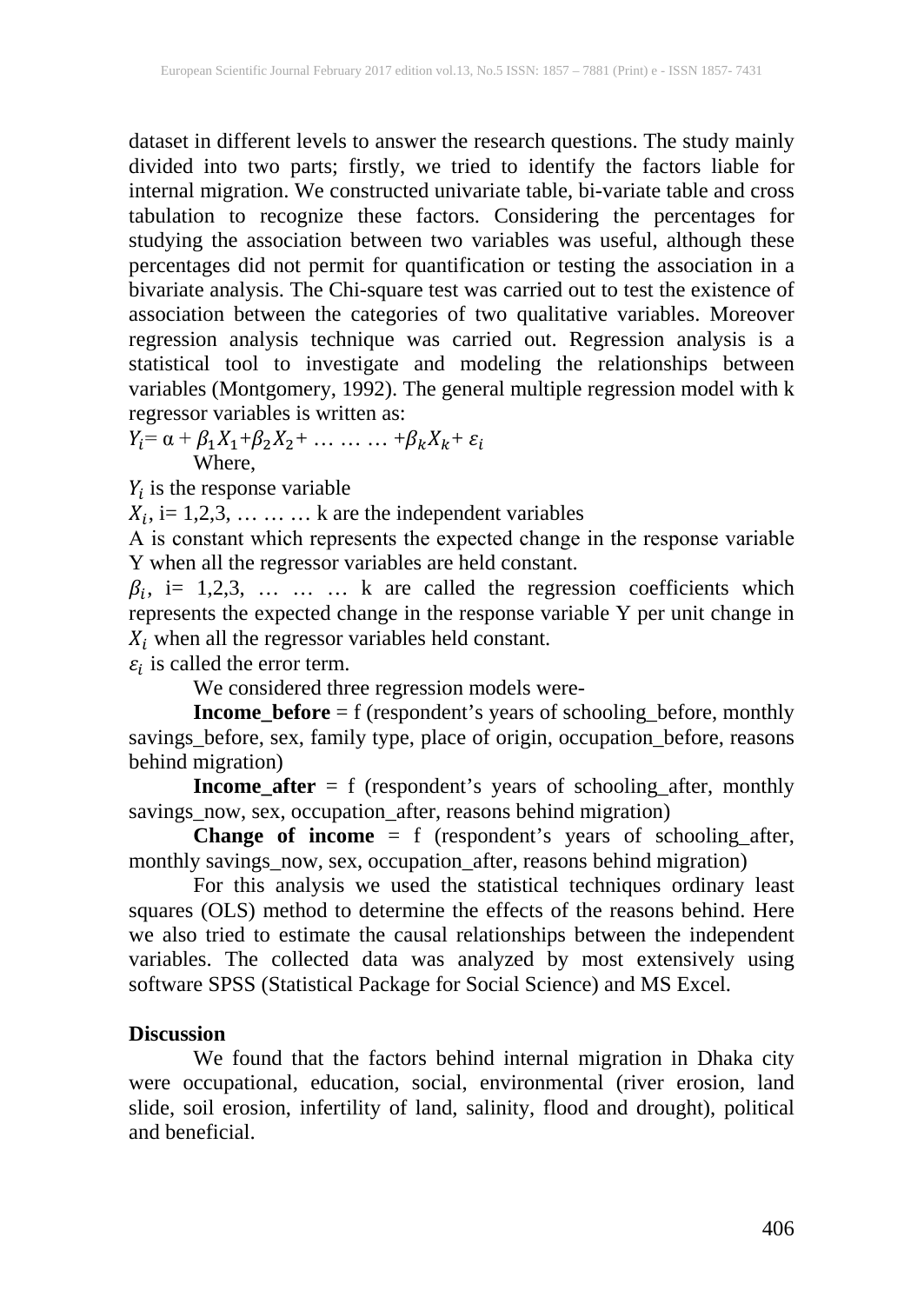

We observed that occupational reason clearly outnumbered all the counterparts, about 69.2% of the respondent migrated due to occupational reason whereas 15.8% were for educational reasons. By contrast climatic reasons and political reasons were marginal in percentage for internal migration.



Figure 1. Reasons behind internal migration distribution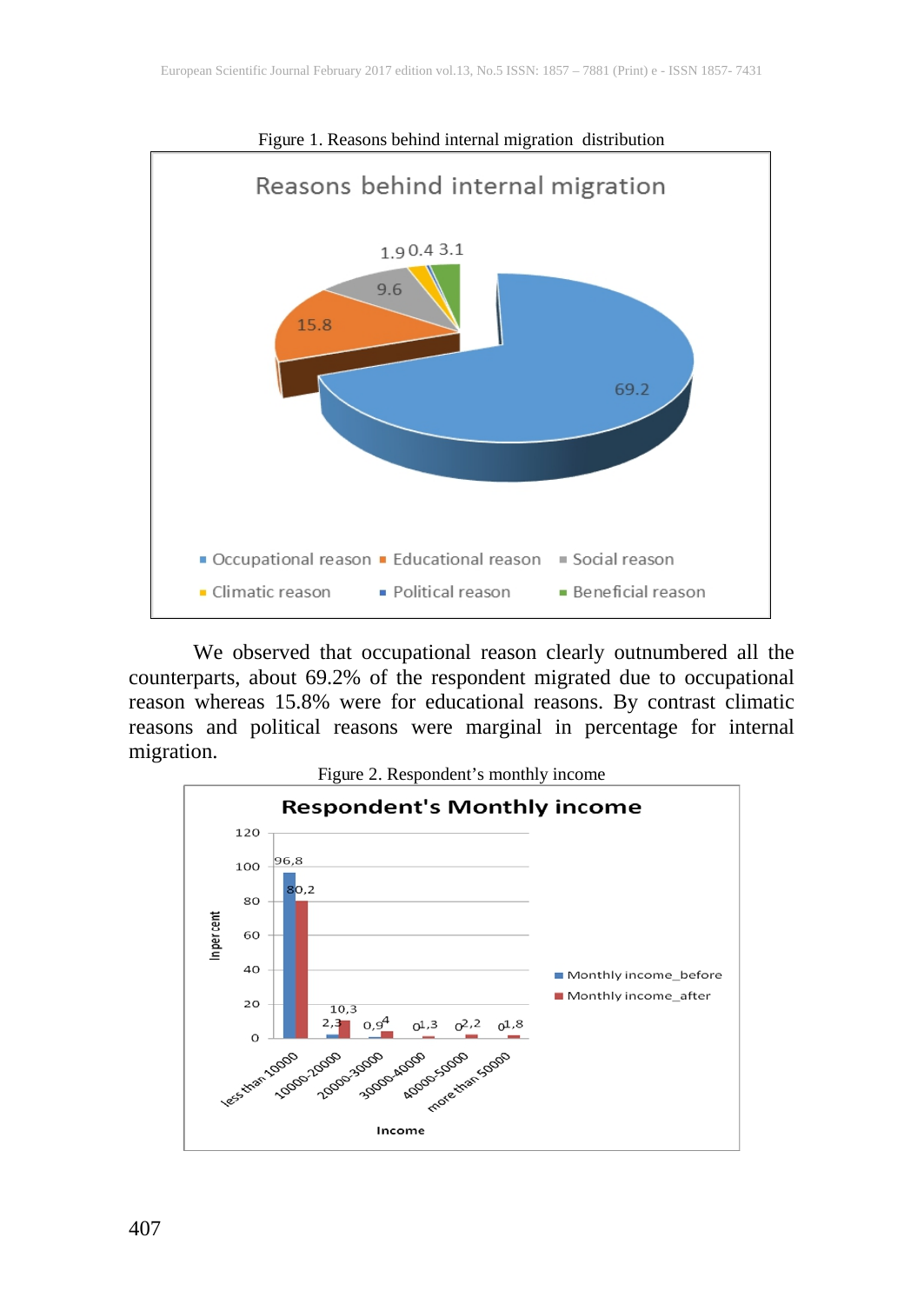We considered that there must be substantial differences between respondent's change of monthly income after migration and the factors behind internal migration towards Dhaka city. Our study illustrated that people migrated from rural areas or small towns to the mega city Dhaka because of the higher wage levels than their place of origin and also the high demand for labour supply. The dataset stated that 96.8 percent of the respondent's income was less than 10000 BDT at the place of origin whereas the percentages of the income increased significantly after migration, about 10.3 per cent had income between 10000-20000 BDT and 4 per cent had 20000-30000 BDT. Table 1. Educational reasons behind internal migration

| <b>Educational Factors</b>            | Percentage |  |
|---------------------------------------|------------|--|
| Lack of educational institutes        | 12.8       |  |
| Lack of better educational institutes | 82.4       |  |
| Educational facilities for children   | 4.8        |  |
| Total                                 | 100 O      |  |

It is observed that educational reason is one the major factors for internal migration. About 82.4% of the respondent migrated due to lack of better educational institutes. Moreover, about 86% of the respondents didn't have university and 12% of them didn't have colleges at their place of origin. Figure 3. Lack of educational institutes



Another factor that influence of decision to migrate for the betterment of their entire family or household to broaden out their risks to reduce their financial and property losses. About 57.4 percent of the household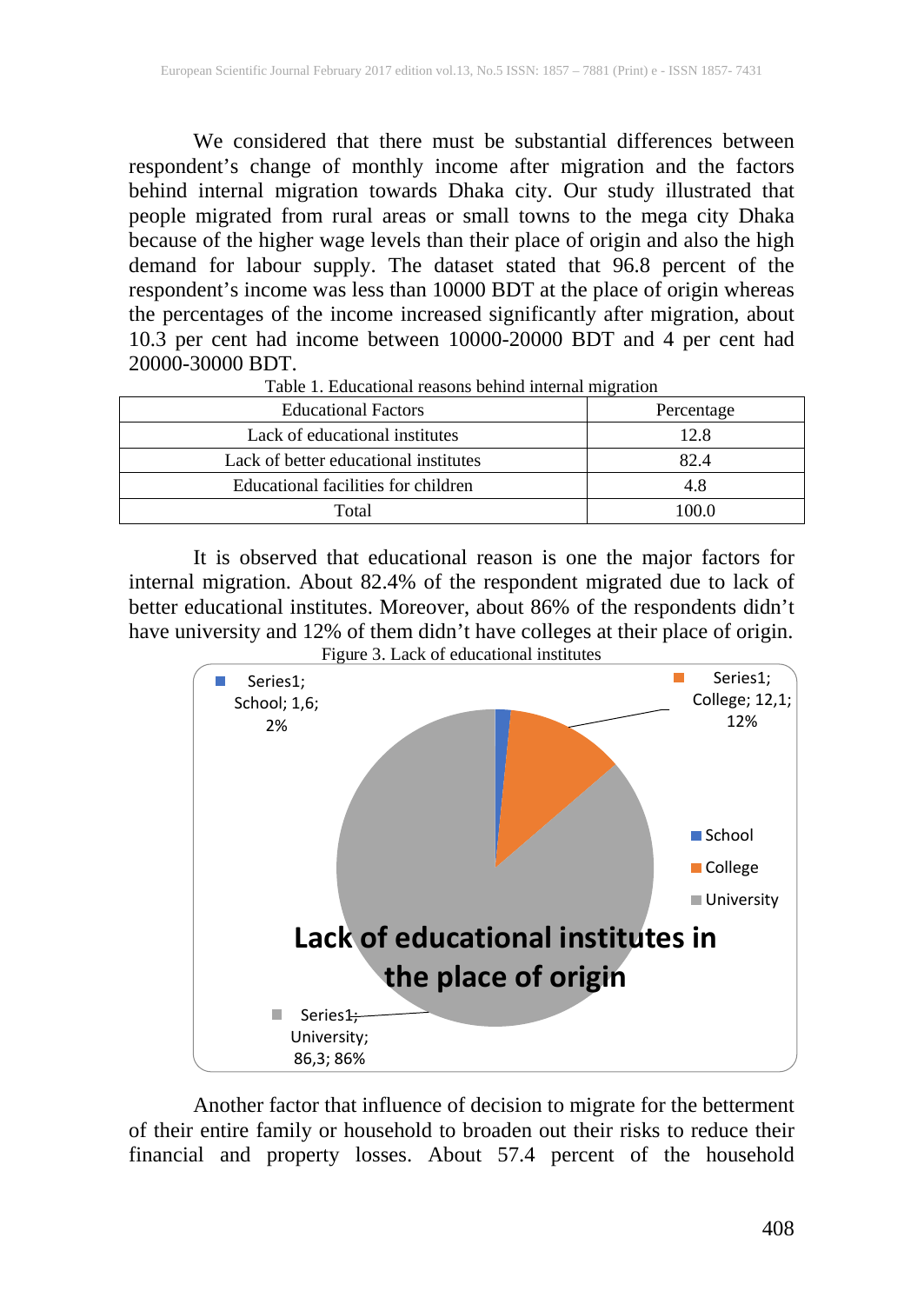collectively took the decision instead of single respondent for migration. Among the family members, about 14.7 percent of the decision was taken by husband, by contrast only 1.6 per cent was taken by brother. However, mother and sister of the respondents took the decision to move at Dhaka city was less than 1 percent.



#### Figure 5. Role of migration decision

who took the decision for migration





Social network always plays an important role for migration process. People get ready to move when they have assurance of getting help from the networks in the place of destination. We found about 26.3 percent of the respondents got help for finding their accommodation and 13.2 percent got support for finding jobs in new place.





Helping patterns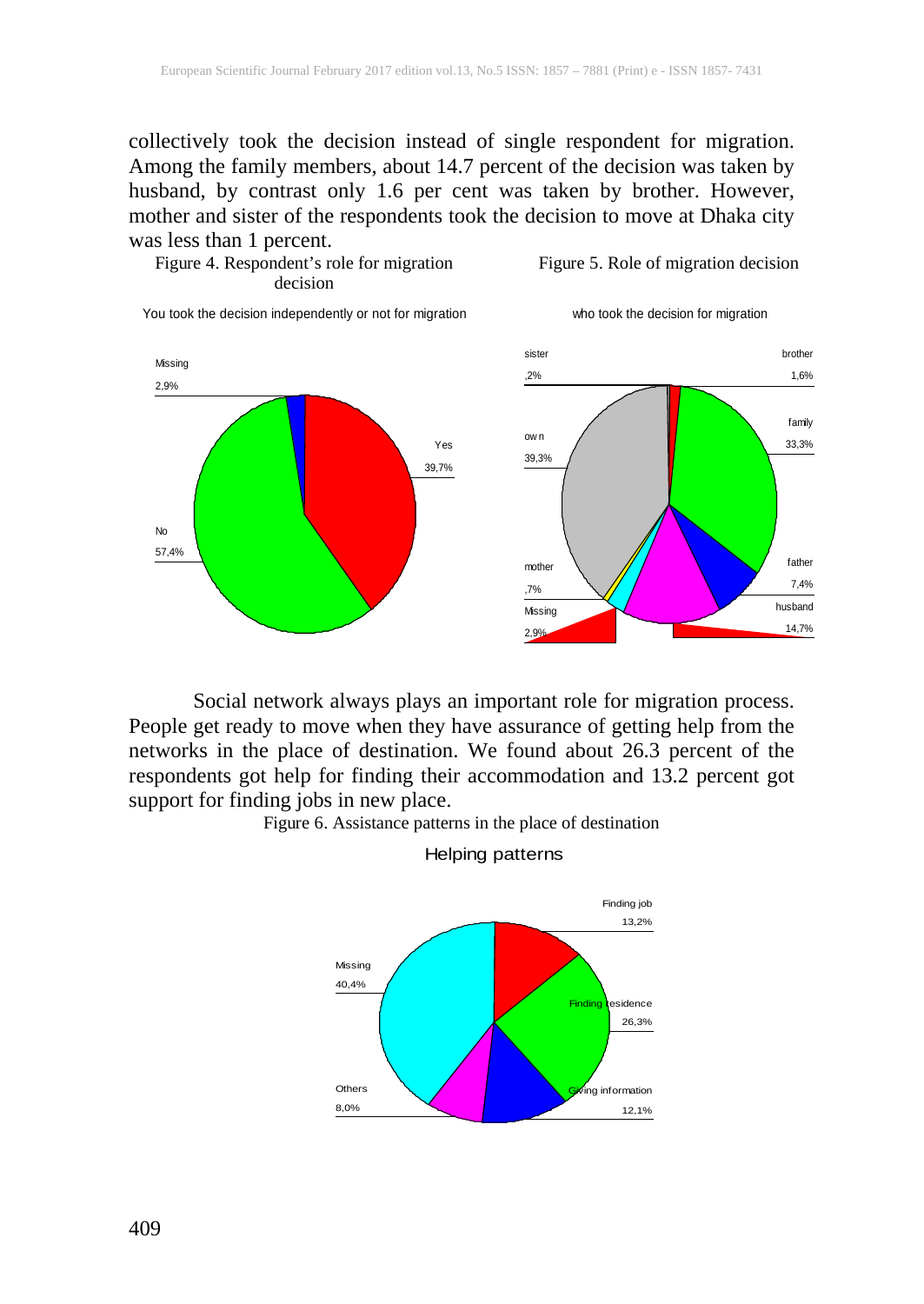It was expected that there must be significant differences between total monthly incomes of the respondents after their move. The monthly income distribution after their arrival at Dhaka was shown in the table 3. The table 3 demonstrated that there were highly significant differences between monthly income after their arrival. It was found that more than 96 per cent of the respondents had monthly income less than 10000 BDT before migration which reduced to 80 per cent after their move. About 4 per cent of the respondents had monthly income more than 40000 BDT while no one was in these two groups before. Hence the monthly income increased at a high rate after migration may be considered as a significant factor of internal migration.

|                                                           | Monthly income before migration |           |             |         |              |  |
|-----------------------------------------------------------|---------------------------------|-----------|-------------|---------|--------------|--|
|                                                           |                                 | less than |             | 20000-  |              |  |
|                                                           |                                 | 10000     | 10000-20000 | 30000   | <b>Total</b> |  |
| <b>Monthly</b><br>income<br>after<br>migration            | less than $10000$               | 80.2%     | $0.0\%$     | $0.0\%$ | 80.2%        |  |
|                                                           | 10000-20000                     | 10.1%     | 0.2%        | $0.0\%$ | $10.3\%$     |  |
|                                                           | 20000-30000                     | 2.8%      | 1.1%        | $0.2\%$ | 4.1%         |  |
|                                                           | 30000-40000                     | 1.1%      | $0.2\%$     | $0.0\%$ | $1.4\%$      |  |
|                                                           | 40000-50000                     | 1.6%      | 0.5%        | $0.2\%$ | 2.3%         |  |
|                                                           | more than 50000                 | 0.9%      | $0.2\%$     | 0.5%    | $1.6\%$      |  |
|                                                           | <b>Total</b>                    | 96.8%     | 2.3%        | $0.9\%$ | 100.0%       |  |
| $\chi$ 2 = 161.362 <sup>†</sup> , d.f.=10, P-value= 0.000 |                                 |           |             |         |              |  |

Table 2. A Comparative study of monthly income distribution of respondents.

† Significant at 1 per cent level

### **Statistical results**

Using our dataset, we tried to discuss three regression models with dependent variables monthly income of respondents before migration, income after migration, the change of income after migration, whereas the independent variables were age of respondent & reasons active for migration. Moreover, we tried to explain all the factors which were active for migration and also illustrated the amount & direction that they affected the livelihood aspects of respondents after their move towards Dhaka city. Logarithmic values of all these three dependent variables considered due to formulate interpretation of the coefficient values in percentages.

To elucidate household behavior fully in microeconomics is always difficult. The values of coefficient of determination (R-squared) clarified the decomposition of total variation of the dependent variable explained by one or more explanatory variables (Hill 2008). The R-squared values for these three models were 0.679, 0.620 and 0.633 respectively in the statistical analysis for our dataset. It showed that, about 67.9% of the variation was explained by the regressor variables in the first regression model of income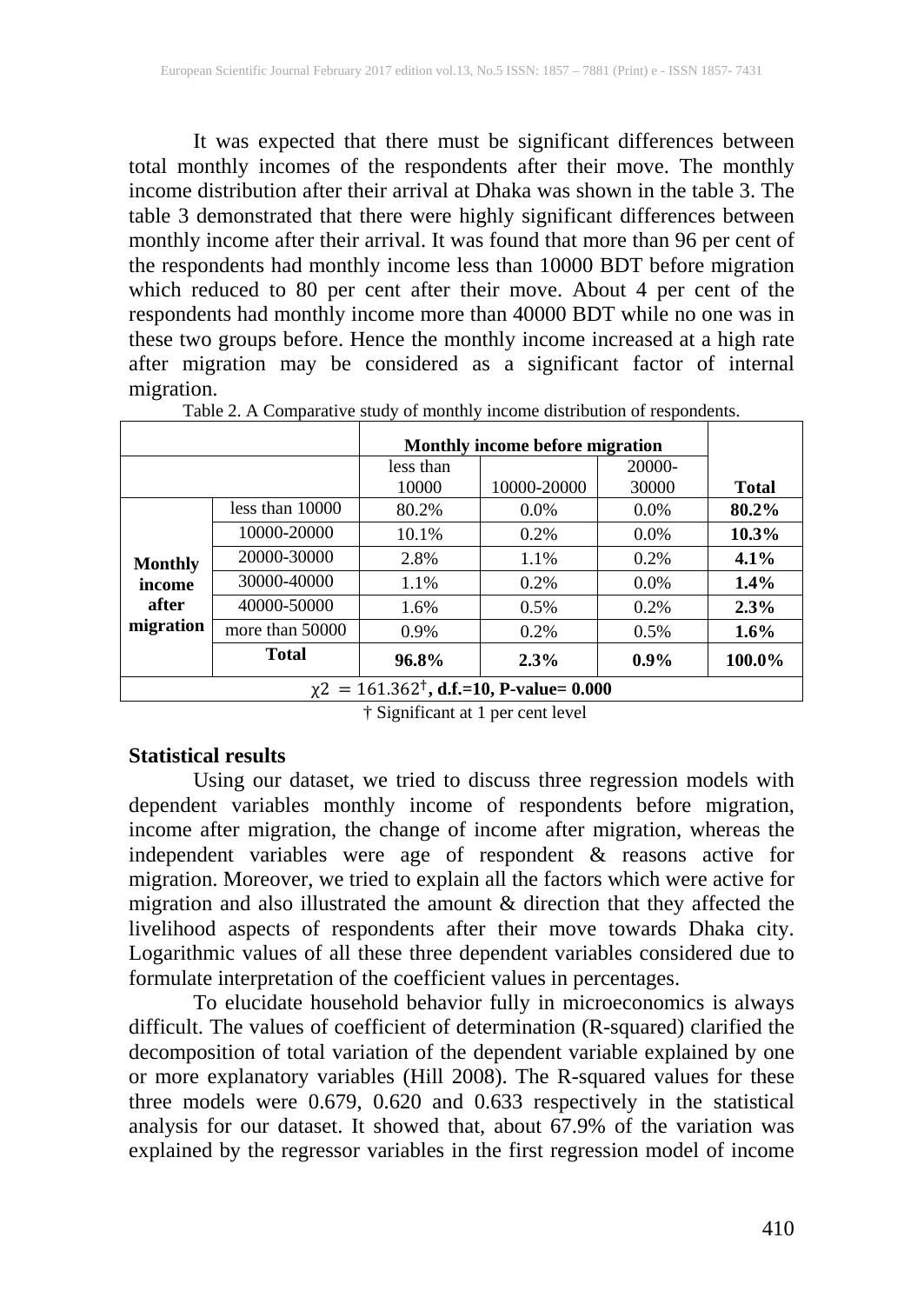before migration. Moreover, 62% and 63.3% of the variation were explained by the models of income after migration and change of income after migration respectively.

Table 3. Regression models for before migration, after migration and the change of migration.

|                                                                                   | Dependent variable                        |                                          |                                                       |  |  |
|-----------------------------------------------------------------------------------|-------------------------------------------|------------------------------------------|-------------------------------------------------------|--|--|
| Independent variable                                                              | Log monthly<br>income before<br>migration | Log monthly<br>income after<br>migration | Log change of<br>monthly<br>income after<br>migration |  |  |
|                                                                                   |                                           | Coefficient values                       |                                                       |  |  |
| <b>R-squared value</b>                                                            | 0.679                                     | 0.620                                    | 0.633                                                 |  |  |
| Constant                                                                          | 7.518                                     | 7.490                                    | 6.418                                                 |  |  |
| Age of the respondent                                                             | N/A                                       | $.048*$                                  | $0.078***$                                            |  |  |
| Unemployed before migration<br>considered as reference category for<br>occupation | <b>REF</b>                                |                                          |                                                       |  |  |
| Business before migration                                                         | $-0.229$                                  | N/A                                      | N/A                                                   |  |  |
| Service before migration                                                          | $-0.107$                                  | N/A                                      | N/A                                                   |  |  |
| Student before migration                                                          | $-0.521$ <sup>*</sup>                     | N/A                                      | N/A                                                   |  |  |
| Agriculture before migration                                                      | $-0.032$                                  | N/A                                      | N/A                                                   |  |  |
| Others before migration                                                           | $-0.090$                                  | N/A                                      | N/A                                                   |  |  |
| Unemployed after migration<br>considered as reference category for<br>occupation  | <b>REF</b>                                |                                          |                                                       |  |  |
| Business after migration                                                          | N/A                                       | $0.497***$                               | $0.528***$                                            |  |  |
| Student after migration                                                           | N/A                                       | $-0.234***$                              | $-0.773***$                                           |  |  |
| laborer after migration                                                           | N/A                                       | $-0.076$                                 | 0.280                                                 |  |  |
| Others after migration                                                            | N/A                                       | $-0.495***$                              | $-0.714***$                                           |  |  |
| Migration for occupational reason<br>considered as reference category             | <b>REF</b>                                |                                          |                                                       |  |  |
| Migration for Educational reason                                                  | $0.641**$                                 | $0.440***$                               | $0.655***$                                            |  |  |
| Migration for Social reason                                                       |                                           | $-0.221$                                 | 0.025                                                 |  |  |
| Migration for Political reason                                                    |                                           | $-0.180$                                 | 0.003                                                 |  |  |
| Migration for Benificial reason                                                   |                                           | 0.222                                    | $0.522$ <sup>*</sup>                                  |  |  |
| Migration for Climatic reason                                                     | 0.337                                     | $-0.229$                                 | $0.533*$                                              |  |  |

\*\*\*Highly significant at 1 per cent level of significance

\*\* Significant at 5 per cent level of significance

\* Significant at 10 per cent level of significance

We considered the variables occupation and reasons for migration as dummy variables in our model. Occupation was considerably related to the monthly income which induced them of internal migration for obtaining better living. We divided the variable occupation into seven categories: unemployment, business, service, student, agriculture, labour and others, to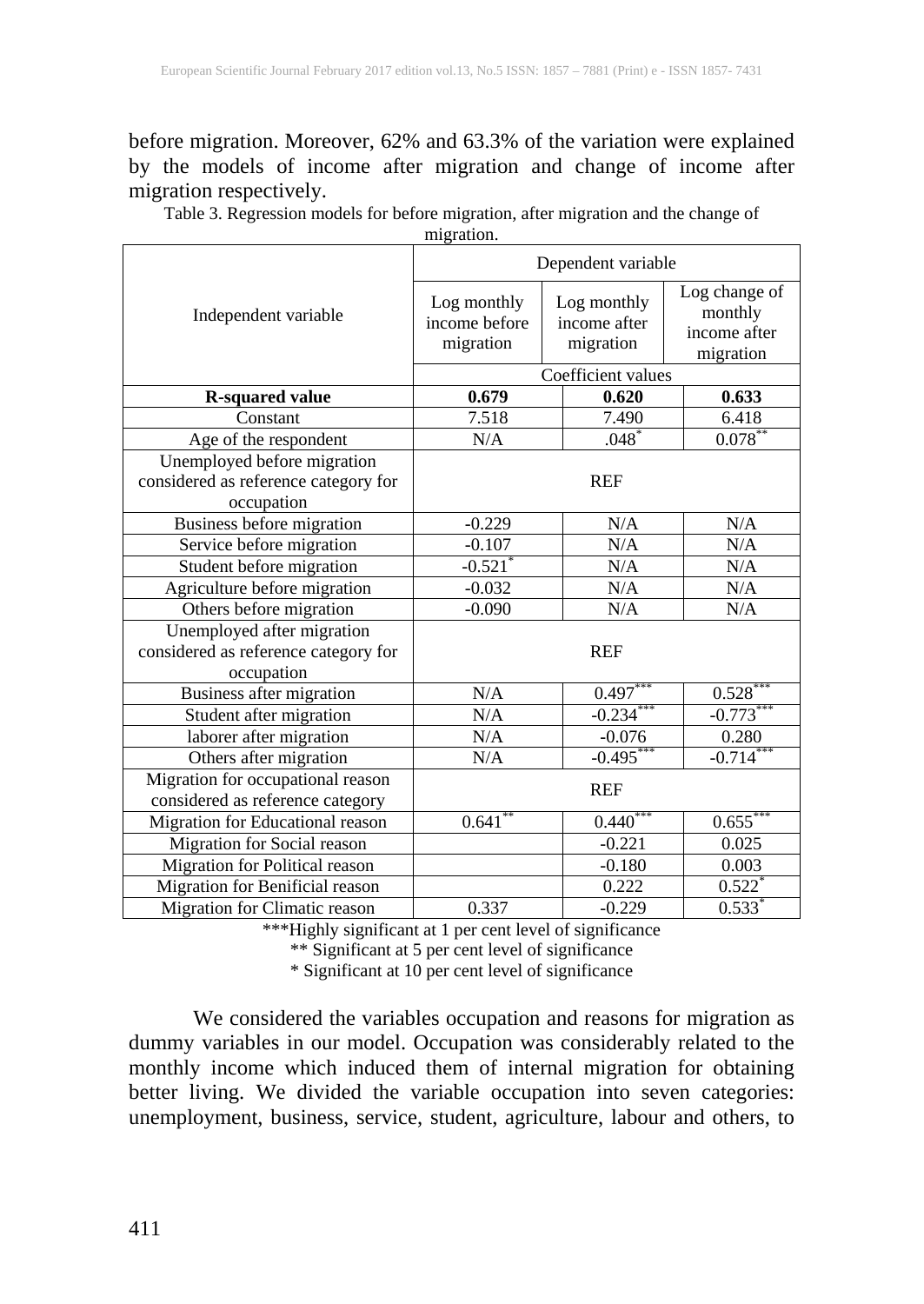find the separate effects compared with the reference group unemployed in all the three regression models.

It was seen that first regression model depicted the independent variable 'educational reasons behind migration' was highly significant for the dependent variable income of the respondent before migration at 5% level of significance while the regressor variables climatic reasons behind migration had no significant effect considering 'occupation before migration' as reference category. The second regression model demonstrated that the independent variables age of the respondents, current occupations as businessman, student, others and the educational reasons were highly significant for dependent variable 'income of the respondent after migration' at 1% and 10% level of significance while current occupation as labourer and social, political, beneficial, climatic reasons had no significant effect on the considered dependent variable. Furthermore, the independent variables current occupation as student, labourer, others and the reasons social, political and climatic have had negative upshot on the considered dependent variable. The dependent variable change of income of the respondent after migration in the regression model have had highly significant effects at 1%, 5% & 10% level of significance by the independent variables age of the respondents, current occupation: businessman, student & others and the reasons: educational, beneficial & climatic respectively, whereas the reasons social, political and current occupation labor had no significant effect. In the first regression model, respondents who were migrated as a result of educational reasons had monthly income 64.1% more and those who due to climatic reasons had 33.7% more than the reference category. In the second model those who migrated by reason of education had 44% more and those who due to beneficial reasons had 22.2% more monthly income after migration. Moreover, those who migrated due to social, political and climatic reasons in the third regression model had negative effects which implied that they had less monthly income after migration compared to those respondents who migrated for occupational reasons and the amounts were 22.1%, 18% and 22.9% respectively.

### **Conclusion**

Identifying the reasons of internal migration in Bangladesh is always intricate. It was found that the ultra-poor people were more likely to migrate internally. Furthermore, the distributional equity must be considered with poverty reduction and the role of internal migration. We found that factors that effects on internal migration at Dhaka city were wage level, education, political turmoil, living standards, environmental factors (river erosion, land slide, soil erosion, infertility of land, salinity, flood and drought) whose forced people went for migration. The dataset illustrated that a huge portion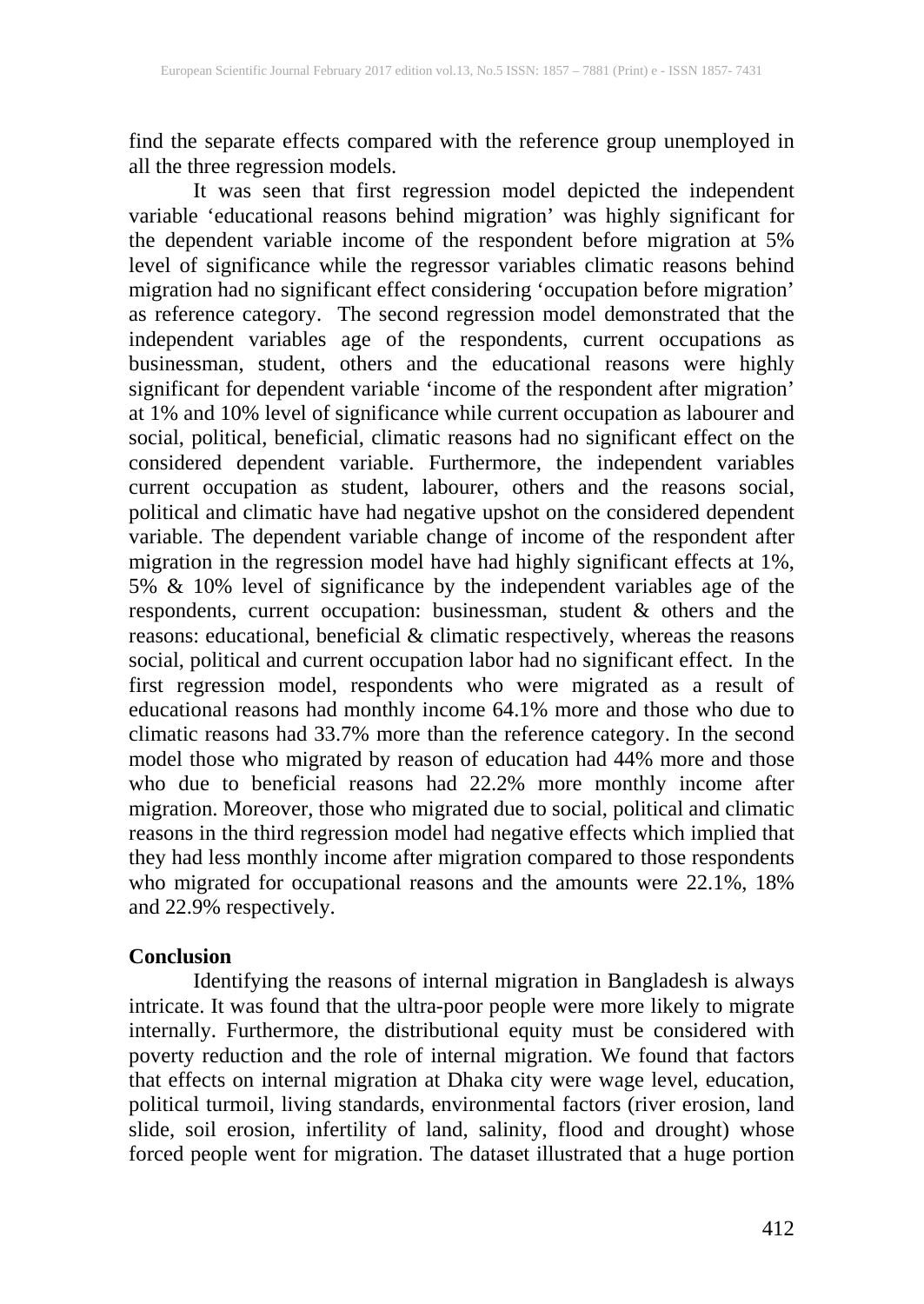(about 57%) of the migration decision was taken as not only for the current financial safety but also for the future welfare. Furthermore, the decisions were mainly taken by their family. With the improvement of urbanization and industrialization, the migration process proficiently took place. In Bangladesh, the opportunities were unevenly distributed into different big cities; therefore migrants went after those specific upright places. The sociodemographic characteristics (age, marital status, years of schooling and occupation) of migrants were provided a clear idea about the selectivity of migrants. It showed that half of the total respondents aged 20-30 years were involved mostly in migration process, among them more than 63% were unmarried. It was demonstrated that the highest proportions of the migrants were migrated before their marriage to Dhaka city. About 18.8% & 26.9% of the migrants were completed their secondary and higher secondary schooling before their migration process whereas 17.96% and 9.87% were completed the graduation and post-graduation studies respectively after their move. The unemployment rate was more than fifty percent before migration which declined to 38.4% only after their move. Here we mainly tried to bring up the major reasons behind their movement to Dhaka city. Therefore the dataset showed that 69.2% were moved on due to occupational purpose whereas 53% of them for finding new jobs, 31.4% for the enhancement of their current income level and 10.5% were for relocating their posting of old employment. For the graduated respondent's employment opportunities were one of the main reasons of movement. In addition, health services, urbanization facilities, communication conveniences, better-quality urbanization facilities, communication conveniences, schooling at Dhaka city were other reasons for migration. However, only less than 2% of the total respondents were found who were forcedly migrated due to climatic reasons such as river erosion, land slide, cyclone, flood, drought etc.

As we found employment opportunity was one of the main reasons for migration, therefore more employment opportunities have to create by opening all the close and non functioning factories, production units outside Dhaka city and put more emphasis on new initiatives based on the local goods and production. Government needs to pay more attention on public private partnership establishment and ensure the new employment opportunities must be prioritized for local people.

Another main reason for internal migration was quality of eduactional facilities. People tends to admit their children into various renowned institutions at Dhaka city. If Government will take necessary initiatives to spread out these well-known institutions all over the country then people would love to get quality eduactional facilities from their home place and also intend with happiness to stay at their place of origin. For example, in Bangladesh, Notre Dame College is one of the well known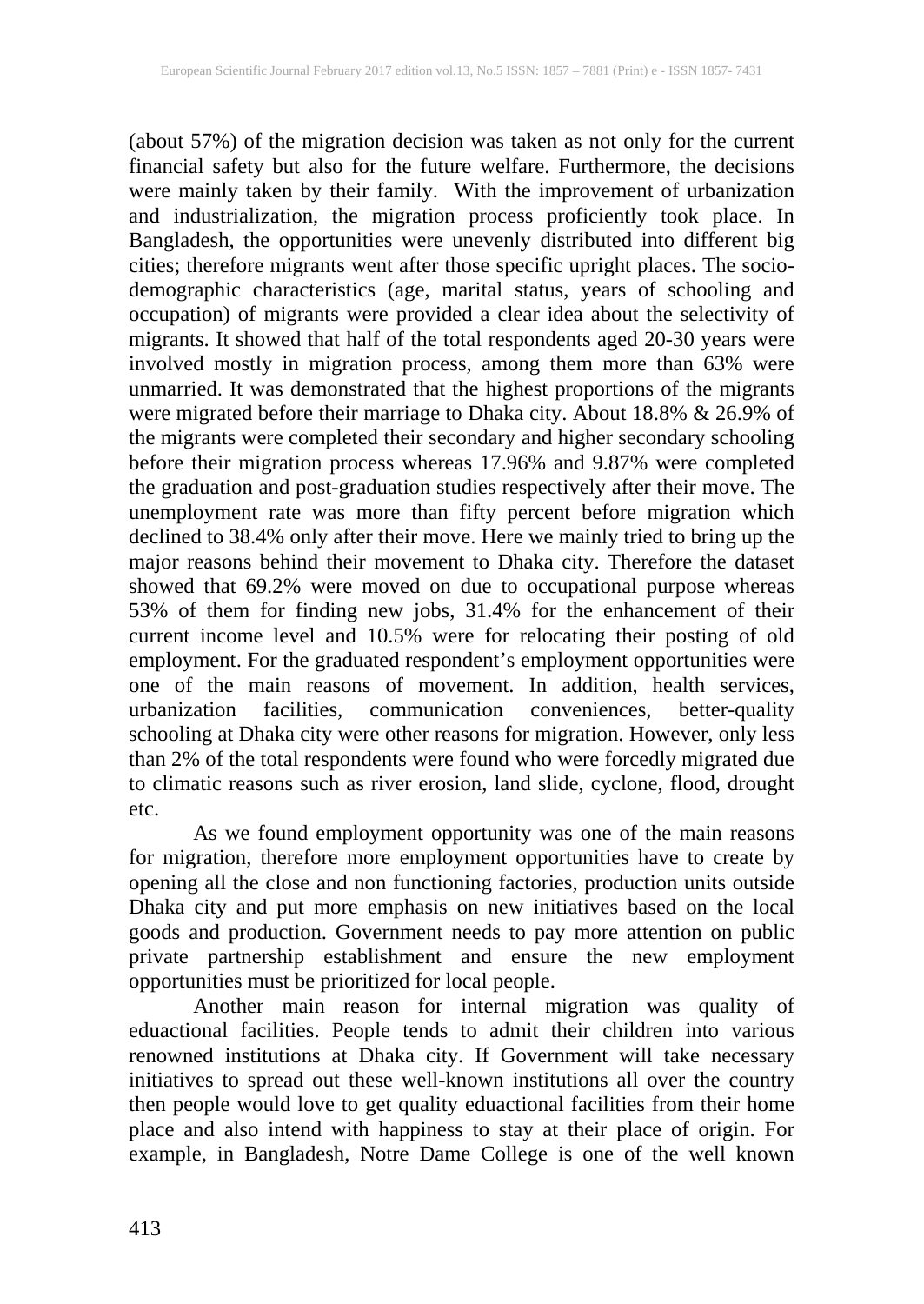college situated at the cental place of Dhaka city where hundreds of students coming each year from all over the counrty, therefore it can be spreed out all the 64 districts so that people can have it from their own place. In this regard, Government has to play a significant role to establish and funding those initiatives for accelerating the decentralization process.

Similarly, medical facilities played significant role for propensity of migration also. In Bangladesh most of the big cities have medical colleges and hospitals but these are not sufficient interms of population ratio and lack of modern facilities. Therefore, discouraging the involvement of migration process, we have to ensure all the modern medical facilities with large numbers of experienced doctors, nurses, support stuffs.<br>Here the study illustrated the objectives and the directions of

Here the study illustrated the objectives and the directions of movement towards Dhaka city and also the probable solutions for those discussed problems. Our study may help the policy makers to formulate planning about employment issue along with all the other factors and also may workout to put inputs on decentralization process of Bangladesh. One of the best way to achieve it partially is through the inclusion of supplementary questions into the census questionnaire that is conducted regularly. Nevertheless, because of high growth and social equity there are still significant movements to the districts and divisional cities, therefore attainment will require a new strategic focus and oversight of urbanization at the rural level as well. This implies at the local level, new forms of decentralization are required, empowering rural localities to solve the arise problems. Moreover, it is high time to develop a stronger regional development policy to widen the footmark of the existing growth to the lagging regions (UNDP 2013). This study may also help the social scientists for expanding different programs for rural development to reduce the movement towards Dhaka city.

## **References:**

- 1. Amin, M. M. A., & Sajib, A. H., (2013). *Acculturation Preferences And Major Adverse Factors That Bangladeshi and Finnish Migrants Faced To Acclimatize In Sweden*. Journal of Information Technology (JIT), Jahangirnagar University. Vol-2, 23-32.
- *2.* Connell, J., Dasgupta, B., Laishley, R. & Lipton, M.(1976). *Migration from Rural Areas: The Evidence from Village Studies*, Delhi: Oxford University Press.
- *3.* Gurmu, E., Goldstein, S. & Goldstein, A. (2000). *Migration, Gender and Health Survey in Five Regions of Ethiopia: 1998*. A United Nation Training and Research Project on the Interrelations of Migration and Economic Change, Women's Status, Reproduction